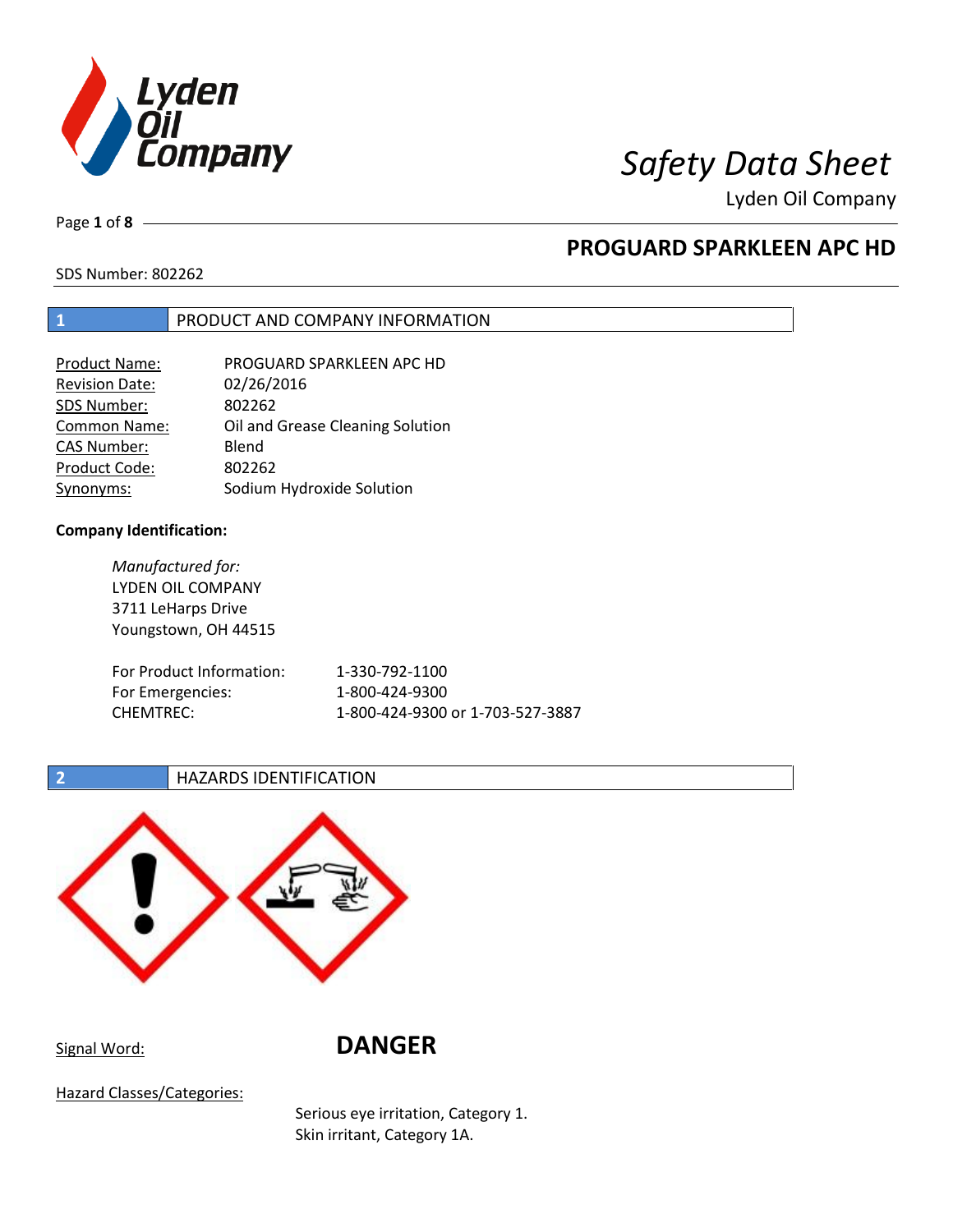

Lyden Oil Company

| SDS Number: 802262 |  |
|--------------------|--|
|                    |  |

Hazard Statement(s):

Page **2** of **8**

## **PROGUARD SPARKLEEN APC HD**

|                          | H314: Causes severe skin burns and eye damage.<br>H318: Causes serious eye damage.                                                                     |
|--------------------------|--------------------------------------------------------------------------------------------------------------------------------------------------------|
| Precaution Statement(s): |                                                                                                                                                        |
|                          | P101: If medical advice is needed, have product container or label at<br>hand.                                                                         |
|                          | P102: Keep out of reach of children.                                                                                                                   |
|                          | P103: Read label before use.                                                                                                                           |
|                          | P303+361+353: IF ON SKIN (or hair): Take off immediately all<br>contaminated clothing. Rinse skin with water.                                          |
|                          | P305+351+338: IF IN EYES: Rinse cautiously with water for several<br>minutes. Remove contact lenses if present and easy to $do$ – continue<br>rinsing. |
|                          | P313: Get medical advice/attention.                                                                                                                    |

## Other Hazard Statement(s):

-NFPA Ratings:  $Health = 2$  $Fire = 0$ Reactivity  $= 0$ 

## **3** COMPOSITION / INFORMATION ON INGREDIENTS

### Ingredients:

*Mixture of the substances listed below with nonhazardous additions.*

| <b>Chemical Name</b> | <b>CAS Number</b> | Percentage |
|----------------------|-------------------|------------|
| Sodium Hydroxide     | 1310-73-2         | $<$ 5.0    |

*\*Any concentration shown as a range is to protect confidentiality or is due to batch variation.*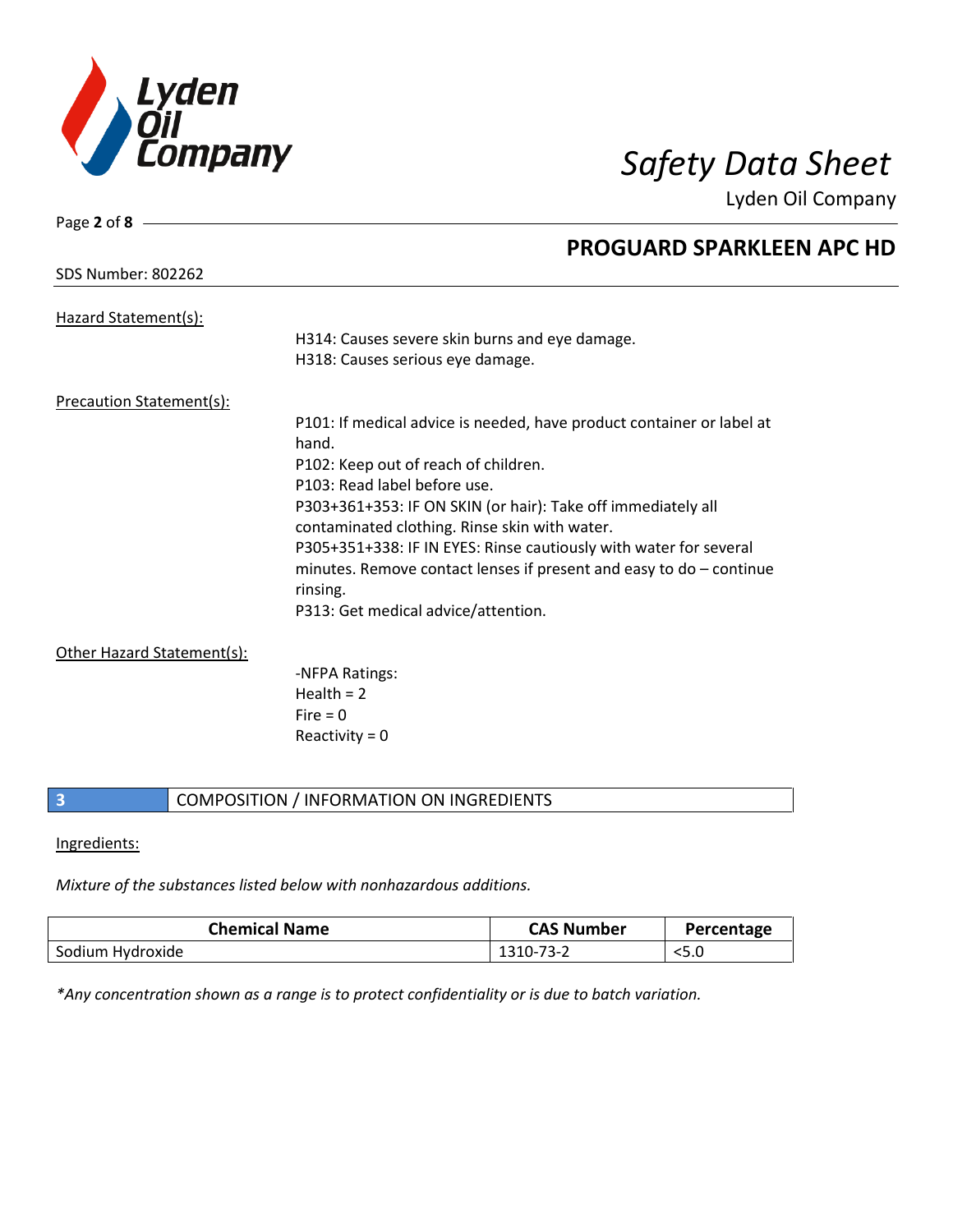

Lyden Oil Company

SDS Number: 802262

Page **3** of **8**

 $\mathbf l$ 

| $\overline{4}$                     | <b>FIRST AID MEASURES</b>                                                                                                                                                                                                                                                                                                                                                                                         |
|------------------------------------|-------------------------------------------------------------------------------------------------------------------------------------------------------------------------------------------------------------------------------------------------------------------------------------------------------------------------------------------------------------------------------------------------------------------|
| Description of First Aid Measures: |                                                                                                                                                                                                                                                                                                                                                                                                                   |
| Inhalation:                        |                                                                                                                                                                                                                                                                                                                                                                                                                   |
|                                    | Remove victim to fresh air and keep at rest in a position comfortable<br>for breathing. If the victim has difficulty breathing or tightness of the<br>chest, is dizzy, vomiting or unresponsive, give oxygen with rescue<br>breathing or CPR as required and transport to the nearest medical<br>facility.                                                                                                        |
| Skin Contact:                      |                                                                                                                                                                                                                                                                                                                                                                                                                   |
|                                    | Flush skin with water, wash with soap and water. If irritation occurs,<br>get medical attention. Remove contaminated clothing. Do not reuse<br>clothing until cleaned. If material is injected under the skin, transport<br>to the nearest medical facility for additional treatment. If redness,<br>swelling, pain and/or blisters occur, transport to the nearest medical<br>facility for additional treatment. |
| Eye Contact:                       |                                                                                                                                                                                                                                                                                                                                                                                                                   |
|                                    | Flush eyes with running water for at least 15 minutes. If redness,<br>burning, blurred vision or irritation persists, transport to nearest<br>medical facility for additional treatment.                                                                                                                                                                                                                          |
| Ingestion:                         |                                                                                                                                                                                                                                                                                                                                                                                                                   |
|                                    | Do NOT induce vomiting and obtain medical attention. Have victim<br>rinse mouth out with water. If vomiting occurs spontaneously, keep<br>head below hips to prevent aspiration.                                                                                                                                                                                                                                  |
|                                    |                                                                                                                                                                                                                                                                                                                                                                                                                   |
|                                    | Symptoms and Effects, both acute and delayed:<br>No further relevent data available.                                                                                                                                                                                                                                                                                                                              |
| <b>Recommended Actions:</b>        |                                                                                                                                                                                                                                                                                                                                                                                                                   |
|                                    | Treat symptomatically. Call a doctor or poison<br>control center for guidance.                                                                                                                                                                                                                                                                                                                                    |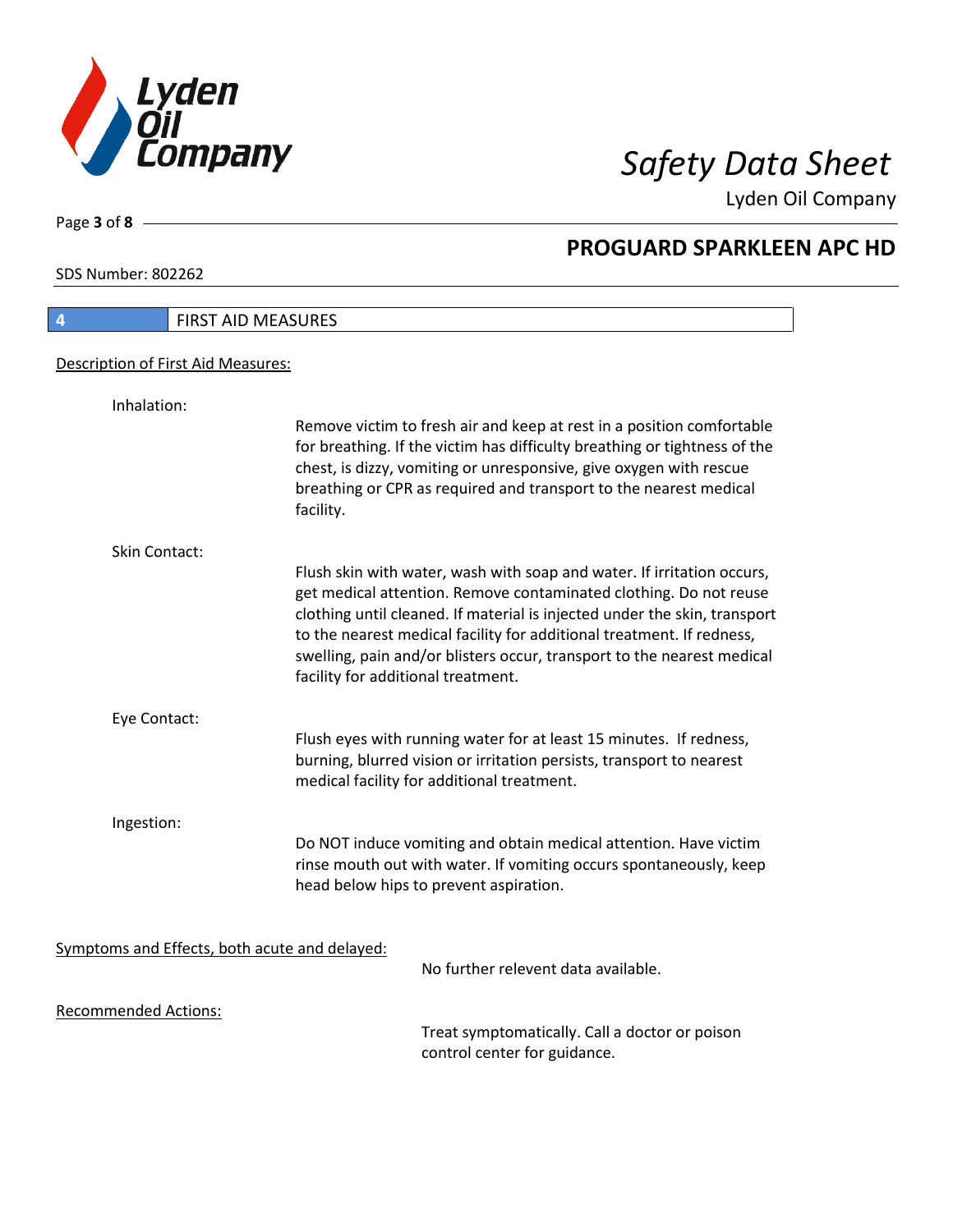

Lyden Oil Company

SDS Number: 802262

| FIRE FIGHTING MEASURES<br>5               |                                                                                                                                                              |
|-------------------------------------------|--------------------------------------------------------------------------------------------------------------------------------------------------------------|
| Recommended Fire-Extinguishing Equipment: | Use dry powder, foam, or carbon dioxide fire<br>extinguishers. Water may be ineffective in fighting<br>an oil fire unless used by experienced fire fighters. |
| Possible Hazards During a Fire:           | The material as received will not support<br>combustion, however its residues may; therefore,<br>procedures for an oil fire should be followed.              |
| Recommendations to Firefighters:          | Proper protective equipment including breathing<br>apparatus.                                                                                                |
| <b>ACCIDENTAL RELEASE MEASURES</b><br>6   |                                                                                                                                                              |
| <b>Personal Precautions:</b>              | Avoid contact with skin, eyes, and clothing.                                                                                                                 |
| <b>Emergency Procedures:</b>              |                                                                                                                                                              |
|                                           | Contain spilled material, collect in suitable and<br>properly labeled containers.                                                                            |
| <b>Environmental Precautions:</b>         | Do not allow to reach sewage system or any water<br>course.<br>Do not allow to enter ground waters.                                                          |

Page **4** of **8**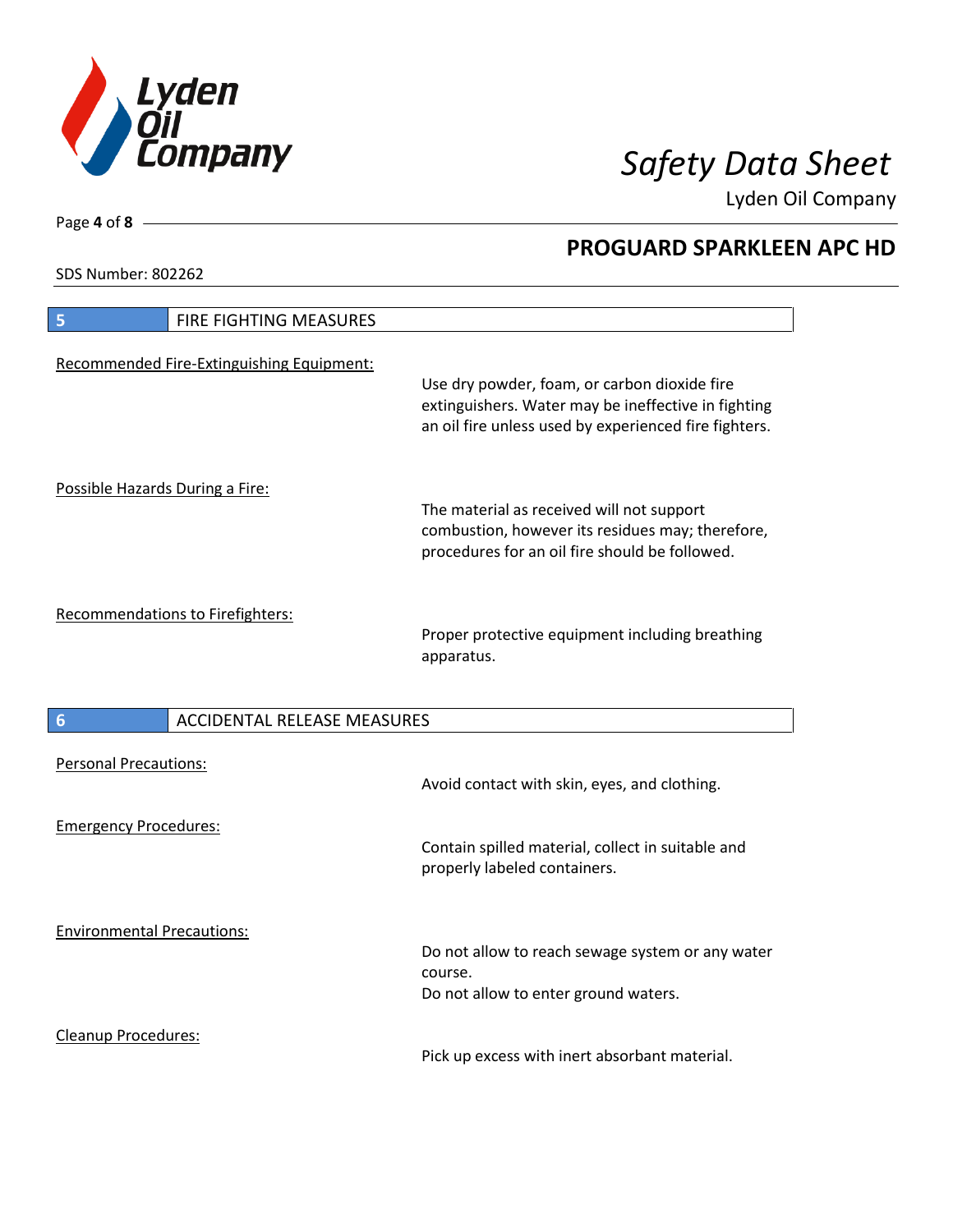

Lyden Oil Company

SDS Number: 802262

Page **5** of **8**

| $\overline{7}$                 | <b>HANDLING AND STORAGE</b>             |                                                   |
|--------------------------------|-----------------------------------------|---------------------------------------------------|
|                                |                                         |                                                   |
| <b>Handling Precautions:</b>   |                                         | Handle with care and avoid spillage on the floor. |
|                                |                                         | Do not cut, weld, drill, grind, braze, or solder  |
|                                |                                         | container.                                        |
|                                |                                         |                                                   |
| <b>Storage Requirements:</b>   |                                         |                                                   |
|                                |                                         | Keep container tightly sealed.                    |
|                                |                                         | Keep away from sources of ignition.               |
|                                |                                         |                                                   |
|                                |                                         |                                                   |
| 8                              | EXPOSURE CONTROLS / PERSONAL PROTECTION |                                                   |
| <b>Exposure Limits:</b>        |                                         |                                                   |
|                                | -1310-73-2 Sodium Hydroxide (<5%):      |                                                   |
|                                |                                         |                                                   |
|                                | ACGIH TWA $-2mg/m3$                     |                                                   |
|                                |                                         |                                                   |
| <b>Engineering Controls:</b>   |                                         | All ventilation should be designed in accordance  |
|                                |                                         | with OSHA standard (29 CFR 1910.94).              |
|                                |                                         |                                                   |
| Personal Protective Equipment: |                                         |                                                   |
|                                |                                         | Keep away from foodstuffs, beverages, and feed.   |
|                                |                                         | Immediately remove all soiled and contaminated    |
|                                |                                         | clothing.                                         |
|                                |                                         | Wash hands before breaks and at the end of work.  |
|                                |                                         | Avoid contact with eyes and skin.                 |
|                                |                                         | Use safety glasses and gloves.                    |
|                                |                                         |                                                   |
| 9                              | PHYSICAL AND CHEMICAL PROPERTIES        |                                                   |
|                                |                                         |                                                   |

Color: Purple Physical State: Liquid Odor: Characteristic pH: 10.5-13.5

Odor Threshold: Data not available Melting Point: Case Controller Muslim Data not available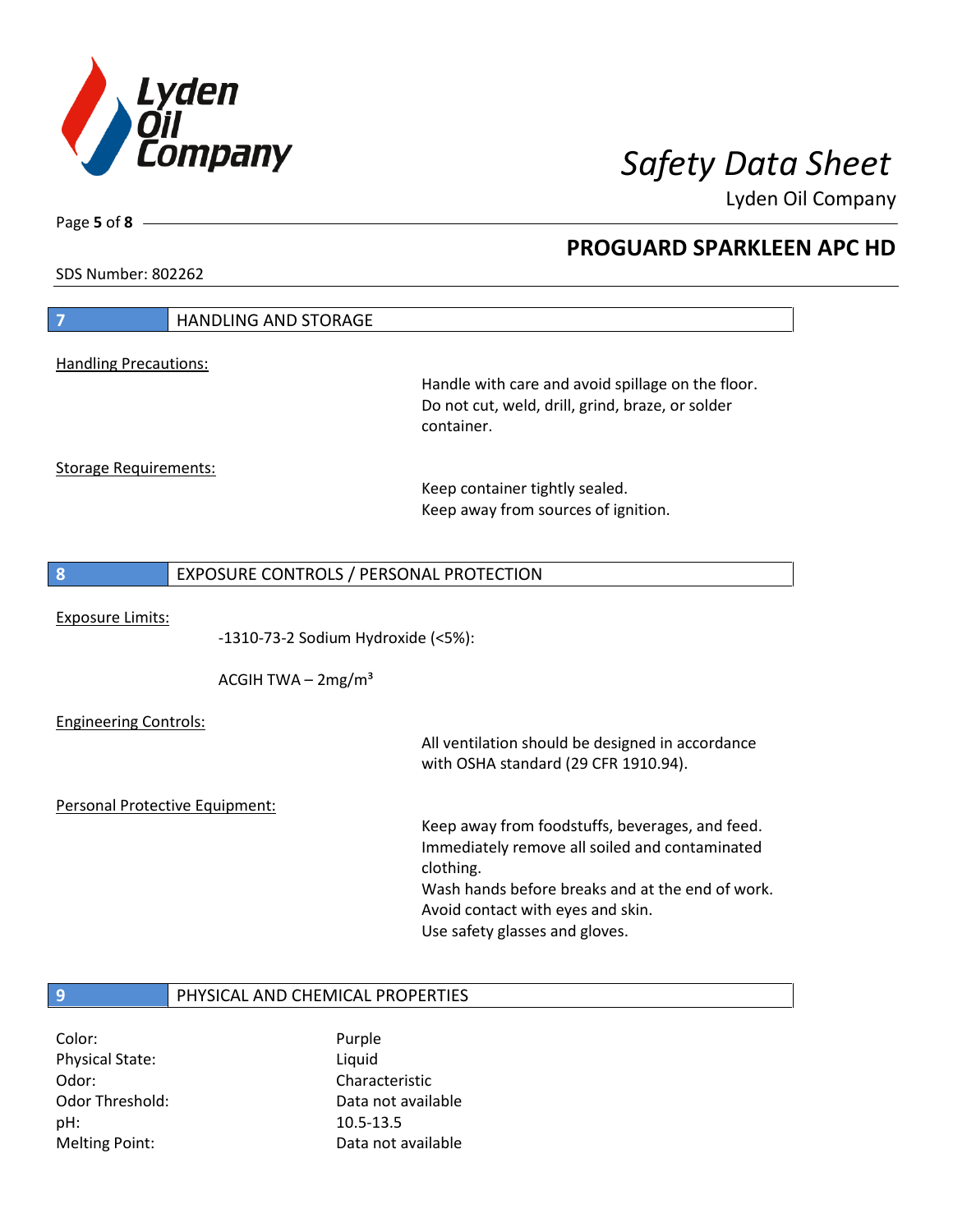

Lyden Oil Company

## SDS Number: 802262

Page **6** of **8**

| <b>Boiling Point:</b>         | $>212$ °F          |
|-------------------------------|--------------------|
| <b>Boiling Range:</b>         | Data not available |
| Flash Point:                  | Data not available |
| <b>Evaporation Rate:</b>      | >1                 |
| Flammability:                 | Data not available |
| Flammability Limits:          | Data not available |
| Vapor Pressure:               | Data not available |
| Vapor Density:                | >1                 |
| Relative Density:             | 1.0296             |
| Solubilities:                 | Soluble in water   |
| <b>Partition Coefficient:</b> | Data not available |
| Auto-Ignition Temperature:    | Data not available |
| Decomposition Temperature:    | Data not available |
| Viscosity:                    | Data not available |
|                               |                    |

## **10** STABILITY AND REACTIVITY

| Stability:                     | Stable under normal conditions.                                  |
|--------------------------------|------------------------------------------------------------------|
| Reactivity:                    | Not reactive under normal conditions.                            |
| Conditions to Avoid:           | Extreme temperature, sparks, open flame, and<br>direct sunlight. |
| <b>Hazardous Reactions:</b>    | No known hazardous reactions.                                    |
| Incompatible Materials:        | Strong oxidizers and strong reducing agents.                     |
| <b>Decomposition Products:</b> | Oxides of carbon, nitrogren, and hydrogen.                       |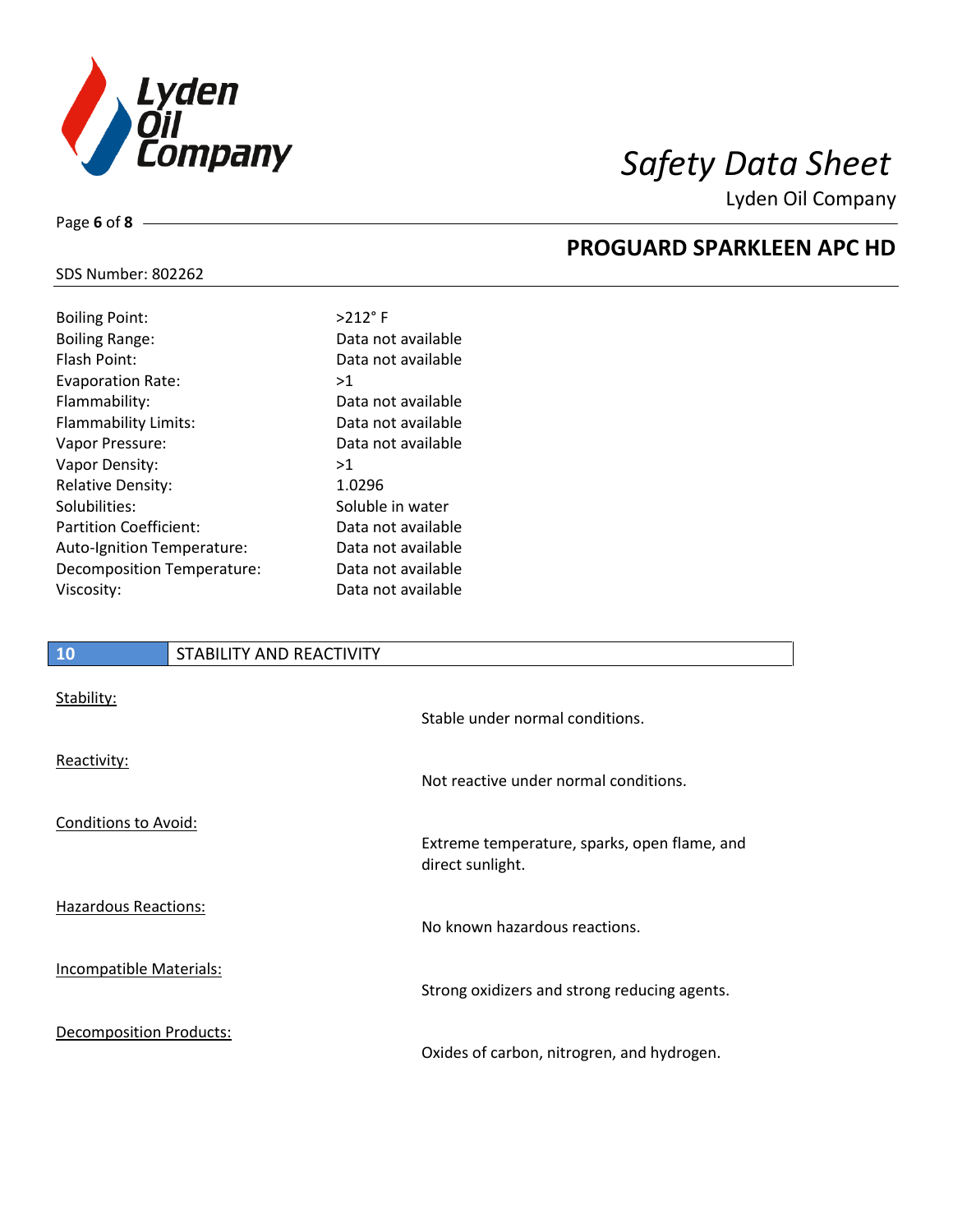

Lyden Oil Company

SDS Number: 802262

Page **7** of **8**

# **11** TOXICOLOGICAL INFORMATION Routes of Exposure: Skin and eye contact are the primary routes of exposure although exposure may occur following accidental ingestion. Exposure Effects: Corrosive. This mixture can cause irritation, redness, burns and tissue destruction. Measures of Toxicity: ATE (Acute Toxicity Estimates): Oral LD50: >7500 mg/kg Dermal LD50: >18500 mg/kg Inhalative LC50/4 h: 78 mg/l Carcinogenic/Mutagenic Precautions: Non-carcinogenic and not expected to be mutagentic. **12** ECOLOGICAL INFORMATION

# Ecological Precautions:

Avoid exposing to the environment.

Ecological Effects:

No specific environmental or aquatic data available.

## **13** DISPOSAL CONSIDERATIONS

### Disposal Methods:

Dispose of waste material in accordance with all local, state, and federal requirements.

## Disposal Containers:

Use properly approved container for disposal.